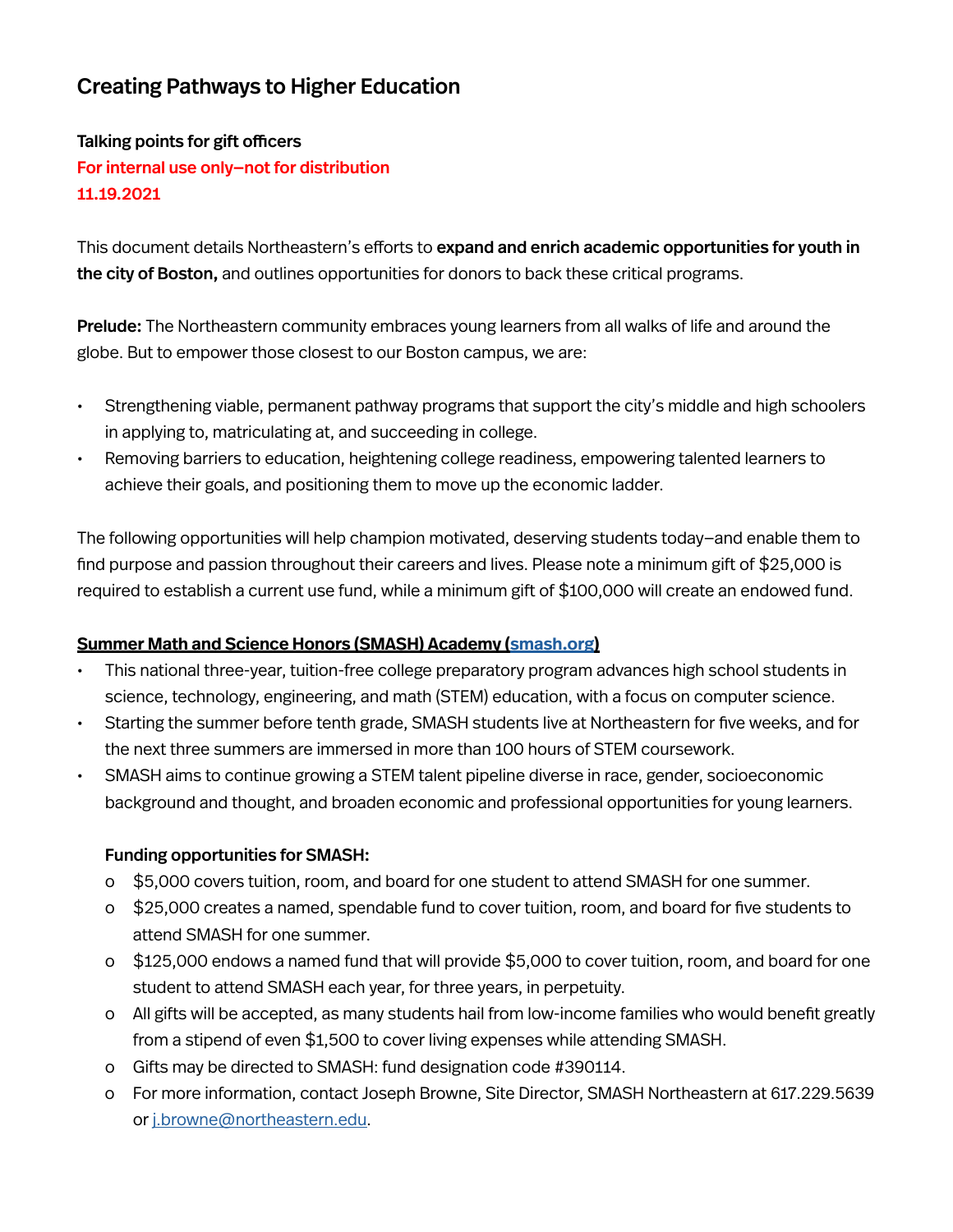#### **Accelerate Scholarships ([precollegeprograms.northeastern.edu\)](http://precollegeprograms.northeastern.edu)**

- In this pre-college program, juniors and seniors experience Northeastern by participating in bootcampstyle workshops, masterclasses, and credit bearing courses during the academic year.
- In pursuing collegiate learning in a world-class environment, from engineering to health professions, students develop skillsets, explore interests, and engage with peers and faculty in small, dynamic cohorts—and gain an edge in the college admissions process.
- Accelerate reserves seats in its programs for Boston high school students at a reduced or no cost.

## Funding opportunities for Accelerate Scholarships:

- o \$5,000 provides one full scholarship for one student.
- o \$15,000 awards a full scholarship to one student who both a) completed Accelerate and b) is applying early decision to Northeastern. It will enable them to take two credit-bearing courses during their senior year of high school.
- o \$25,000 supports a rising high school junior through two summers and two credit-bearing courses in senior year.
- o There are currently no established funds at Northeastern to support Accelerate Scholarships. Donors interested in making an unrestricted gift may consider supporting the Balfour Academy Fund: fund designation code #386506.
- o For more information, contact Liz Quinn, director of Pre-College Programs, at  $e.$  quinn $@$ [northeastern.edu.](mailto:e.quinn%40northeastern.edu?subject=)

#### **Balfour Academy ([balfouracademy.northeastern.edu](http://balfouracademy.northeastern.edu))**

- This free-of-charge program runs for six summers from seventh grade through high school, and is designed to increase enthusiasm for learning, develop basic skills, and grow leadership abilities.
- Balfour provides academic classes, enrichment activities, online learning, and after-school tutoring during the school year to prepare students for college. In this positive environment, learners not only discover their passions but also bond with peers and faculty and grow as individuals.
- Nearly all Balfour students graduate from high school, 85 percent go on to attend a four-year college more than half attend Northeastern—and 96 percent graduate from college.

#### Funding opportunities for Balfour Academy:

- o \$30,000 supports content teachers for grades 7–12 for one six-week summer program.
- o \$20,000 backs weekly field trips for 120 students for one six-week summer program.
- o \$20,000 supports year-round college prep such as tutoring, SAT/test prep, career exposure and workshops, and college visits).
- o \$20,000 enables roughly eight students to participate in the Balfour program for one summer.
- o Gifts may be made to Balfour Academy: fund designation code #386506.
- o For more information, contact Molly Smith, associate dean of the University Pathways Portfolio at the College of Professional Studies, at [mol.smith@northeastern.edu](mailto:mol.smith%40northeastern.edu?subject=) or 617.373.3183.